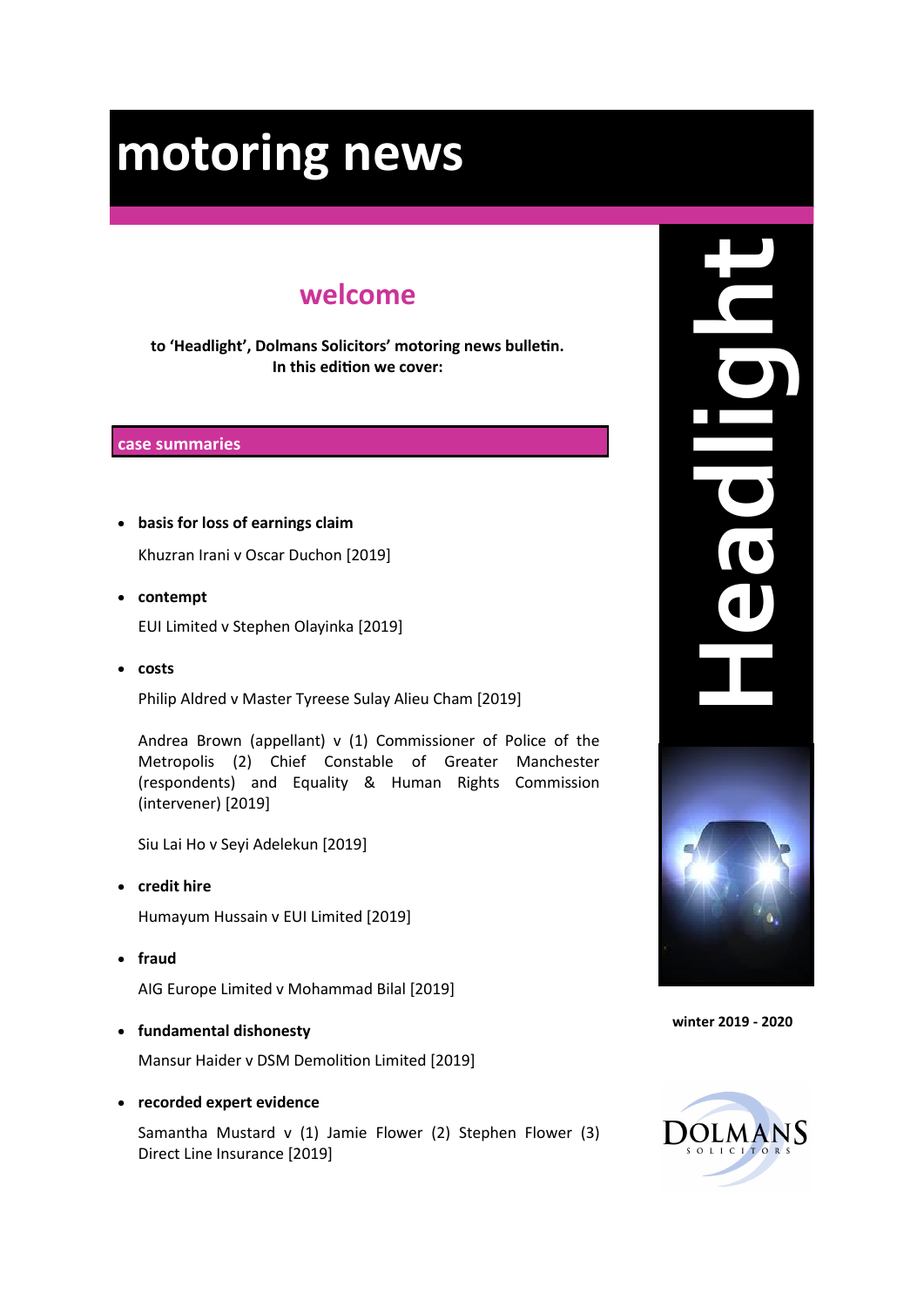

#### **Khuzran Irani v Oscar Duchon [2019]**

**\_\_\_\_\_\_\_\_\_\_\_\_\_\_\_\_\_\_\_\_\_\_\_\_\_\_\_\_\_\_\_\_\_\_\_\_\_**

**\_\_\_\_\_\_\_\_\_\_\_\_\_\_\_\_\_\_\_\_\_\_\_\_\_\_\_\_\_\_\_\_\_\_\_\_\_**

The claimant had entered the UK from India in 2010 on a visa sponsored by his employer and his leave to remain expired in 2020. He was involved in a road traffic accident with the defendant in 2013 which caused injuries to his leg and elbow. He remained in hospital for a significant period and had extensive scarring and ongoing leg pain. The claimant returned to work 2 days per week and later 4 days a week. He was subsequently made redundant when the company shut down, though it restarted 3 months later. The claimant obtained alternative employment after 6 months. The claimant was awarded damages of £406,688, but submitted that the judge had been wrong to award damages by way of a lump sum award on the approach in *Blamire v South Cumbria* in respect of future loss of earnings and a *Smith v Manchester* award in respect of disadvantage on the open labour market. The claimant submitted that the judge should have quantified damages for loss of earnings by the adoption of a multiplier and multiplicand, leading to an award of £1,259,256. The defendant cross-appealed, contending that the judge had applied the wrong test of causation to the losses flowing from an apparent redundancy and that the amount of damages should have instead been £219,188.

It was held that the judge had been fully entitled to make a Blamire award. The only evidence of residual earnings was a letter from a friend, a snapshot of unsuitable jobs from an Indian website and various assertions made by the claimant, a number of which were specifically rejected.

The claimant was unable to establish, with sufficient evidence as to the type of work and remuneration over time, his residual earnings to calculate a multiplicand. As for the defendant's cross-appeal, the judge found that the claimant's injuries were an operative or effective cause of the redundancy. It would not have occurred but for the accident and, in turn, it had caused the claimant's predicament as he would not be able to renew his visa. It was held that the judge had made no error of law in reaching those conclusions and, as such, the appeal and the cross-appeal were both dismissed.



**\_\_\_\_\_\_\_\_\_\_\_\_\_\_\_\_\_\_\_\_\_\_\_\_\_\_\_\_\_\_\_\_\_\_\_\_\_**

#### **EUI Limited v Stephen Olayinka [2019] \_\_\_\_\_\_\_\_\_\_\_\_\_\_\_\_\_\_\_\_\_\_\_\_\_\_\_\_\_\_\_\_\_\_\_\_\_**

The respondent was the driver of a car which was involved in a road traffic collision. He made a claim for personal injury and underwent a medico-legal examination, during which he stated that he did not have any pre-existing joint or spinal conditions and had experienced no past significant medical events. His Particulars of Claim alleged that he had had to terminate an employment contract as a result of his injuries and had lost £31,000 in earnings. His claim was made against an insurance company, the applicant, who discovered that shortly before the collision, the respondent had been given 14 days notice of early termination due to a significant reduction in work.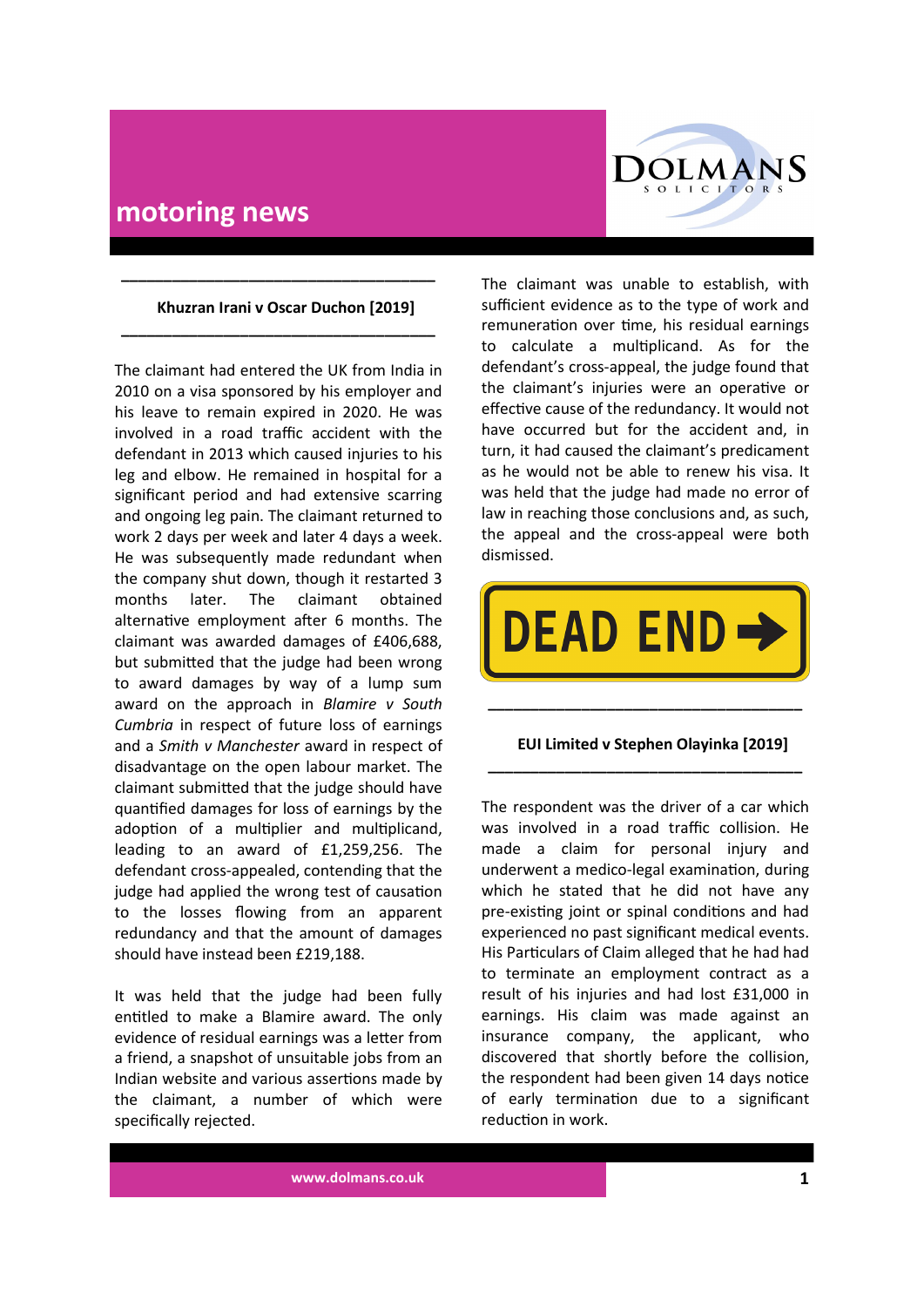It was also apparent from his GP records that he had complained of neck, shoulder and back pain several times in the year before the accident. The applicant sought to amend its Defence to allege dishonesty and the respondent served a Notice of Discontinuance. The judge held that the claim was fundamentally dishonest and ordered the respondent to pay the applicant's costs on the indemnity basis. The applicant was permitted to bring contempt proceedings on grounds relating to conduct which was intended, or was likely, to interfere with the course of justice, including pursuing a fraudulent claim and making various false representations and statements.

The court held that it was not possible to reconcile the respondent's medical records with the account he gave during the medical examination. It was beyond reasonable doubt that he had misled the doctor and had intended to mislead the court by relying on the resultant report in his claim. Moreover, his claim for lost earnings was plainly dishonest and although he discontinued his claim before trial, he did so in the face of clear evidence of his dishonesty. Whilst the respondent had made admissions, he had not done so at the first opportunity and before seeking to blame others. It was noted that a custodial sentence would have an impact on the respondent's family, but he was not his children's sole carer and he had been aware of his responsibility to them when he behaved as he did. The court was satisfied that imprisonment was appropriate and the shortest possible term was 4 months. The respondent's admissions were analogous to a guilty plea to a criminal offence and attracted a 25% discount.

He was therefore sentenced to 3 months imprisonment, with immediate custody.

OLMANS SOLICITORS



 **Philip Aldred v Master Tyreese Sulay Alieu Cham [2019]**

**\_\_\_\_\_\_\_\_\_\_\_\_\_\_\_\_\_\_\_\_\_\_\_\_\_\_\_\_\_\_\_\_\_\_\_\_\_**

A child brought a claim against a motorist following a road traffic accident. The claim started under the RTA Pre-Action Protocol, but fell out of the Protocol when the defendant denied liability. Consequently, the rules as to costs in CPR 45 IIIA became applicable. The defendant subsequently admitted liability and offered £2,000 in settlement of the claimant's claim. Under CPR 21.10(1), an opinion on the merits of the settlement had to be obtained. Counsel recommended acceptance of the offer in a written Advice which cost £150 and a district judge approved the settlement. The defendant objected to paying counsel's fee on the basis that it was outside the fixed costs regime. The district judge and a judge sitting in the county court both allowed counsel's fee on the basis that the disbursement had been "reasonably incurred due to a particular feature of the dispute" within the meaning of CPR 45.29I(2)(h). The defendant appealed.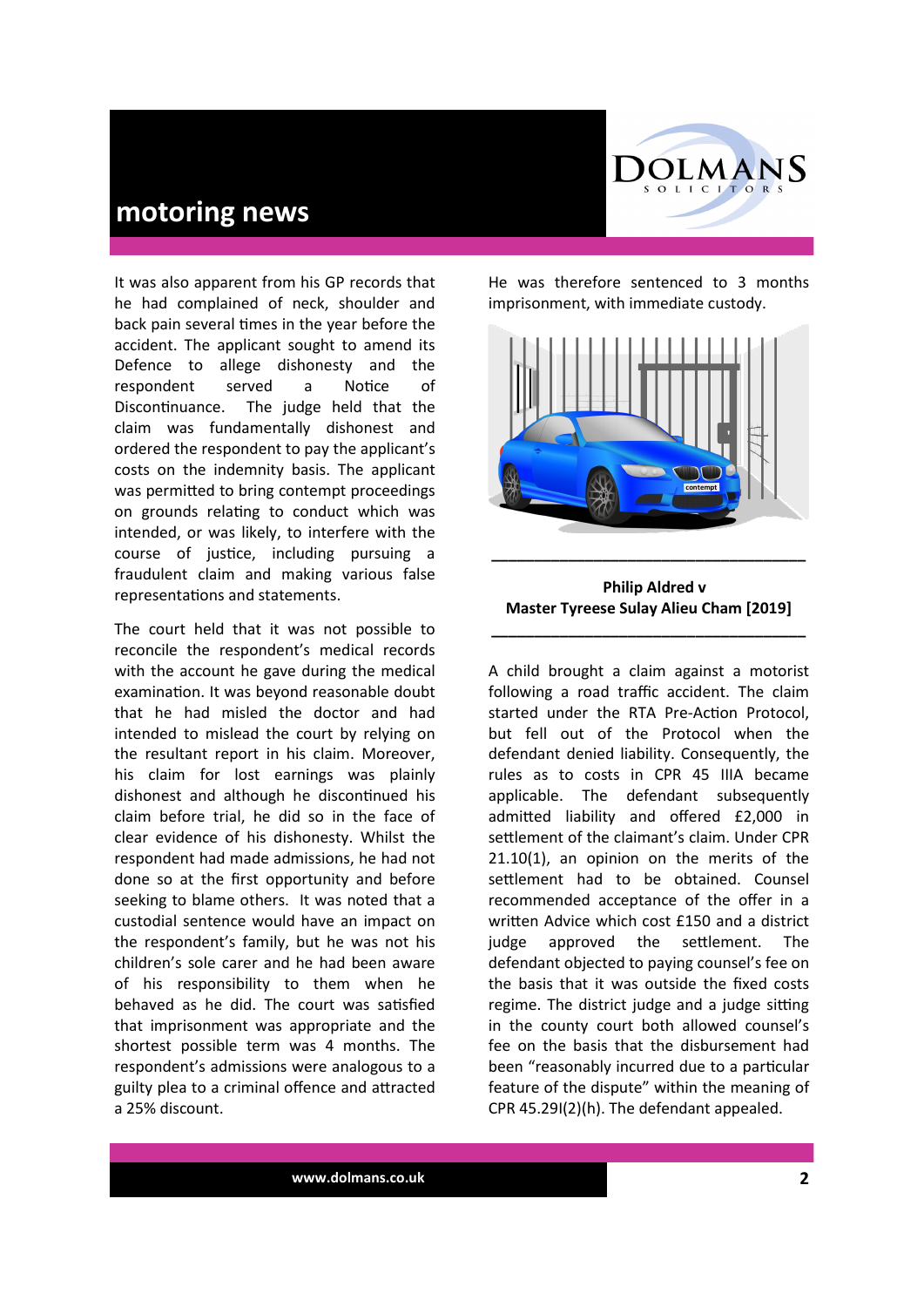

The court of appeal had to consider whether counsel's Advice was "due to a particular feature of the dispute". The fact that the claimant was a child had nothing to do with the dispute itself. Age, linguistic ability or mental well-being were characteristics of the claimant and were not generated by, or linked to, the dispute. Particular features would commonly be matters such as how the accident happened, whether the defendant was to blame or the nature, scope and extent of the injuries. It was held that being a child was a characteristic of the claimant and so did not fall within the costs exception in CPR 45.29I(2)(h). However, if counsel's Advice had been "due to a particular feature of the case", would the Advice have been "reasonably incurred" and recoverable in addition to fixed costs?



The court held that it was not. Practice Direction 21, paragraph 5.2, provided for the Advice to be given by either counsel or a solicitor and, if provided by a solicitor, the cost would not be a disbursement. It would be undesirable for solicitors to routinely instruct counsel and recover the fee instead of doing the work themselves. Therefore, if the decision to allow the defendant's appeal on the first issue was wrong, the court would allow the appeal on the second issue.

#### **Andrea Brown (appellant) v (1) Commissioner of Police of the Metropolis (2) Chief Constable of Greater Manchester (respondents) and Equality & Human Rights Commission (intervener) [2019]**

**\_\_\_\_\_\_\_\_\_\_\_\_\_\_\_\_\_\_\_\_\_\_\_\_\_\_\_\_\_\_\_\_\_\_\_\_\_**

**\_\_\_\_\_\_\_\_\_\_\_\_\_\_\_\_\_\_\_\_\_\_\_\_\_\_\_\_\_\_\_\_\_\_\_\_\_**

The appellant made various claims arising out of the respondents' wrongful obtaining and use of private information about her. Claims in relation to data protection and human rights were admitted; she also succeeded at trial on a claim for misuse of private information, but claims for damages for misfeasance and personal injury were rejected. Nevertheless, at trial, the damages awarded to her were significantly lower than a Part 36 offer that she had rejected and she was, therefore, awarded 70% of her costs up to the date of the offer and ordered to pay the respondents' costs on the expiry of the offer to trial. However, the judge held that the costs order could only be enforced to the limit of the damages awarded to her because the QOCS regime in CPR r.44.13 applied as she had made a personal injury claim. The respondents' won on appeal, arguing that it was a mixed claim and the exception in r.44.16(2)(b) was met which provided that costs orders could be enforced in full where a claim was made for the benefit of the claimant "other than a claim to which this Section applies", ie - personal injury.

The appellant appealed against the decision that she was not entitled to Qualified Oneway Costs Shifting, but this was dismissed. It was held that Rule 44.13(1) acknowledged the three types of claim which were covered by that regime being claims for damages for personal injury.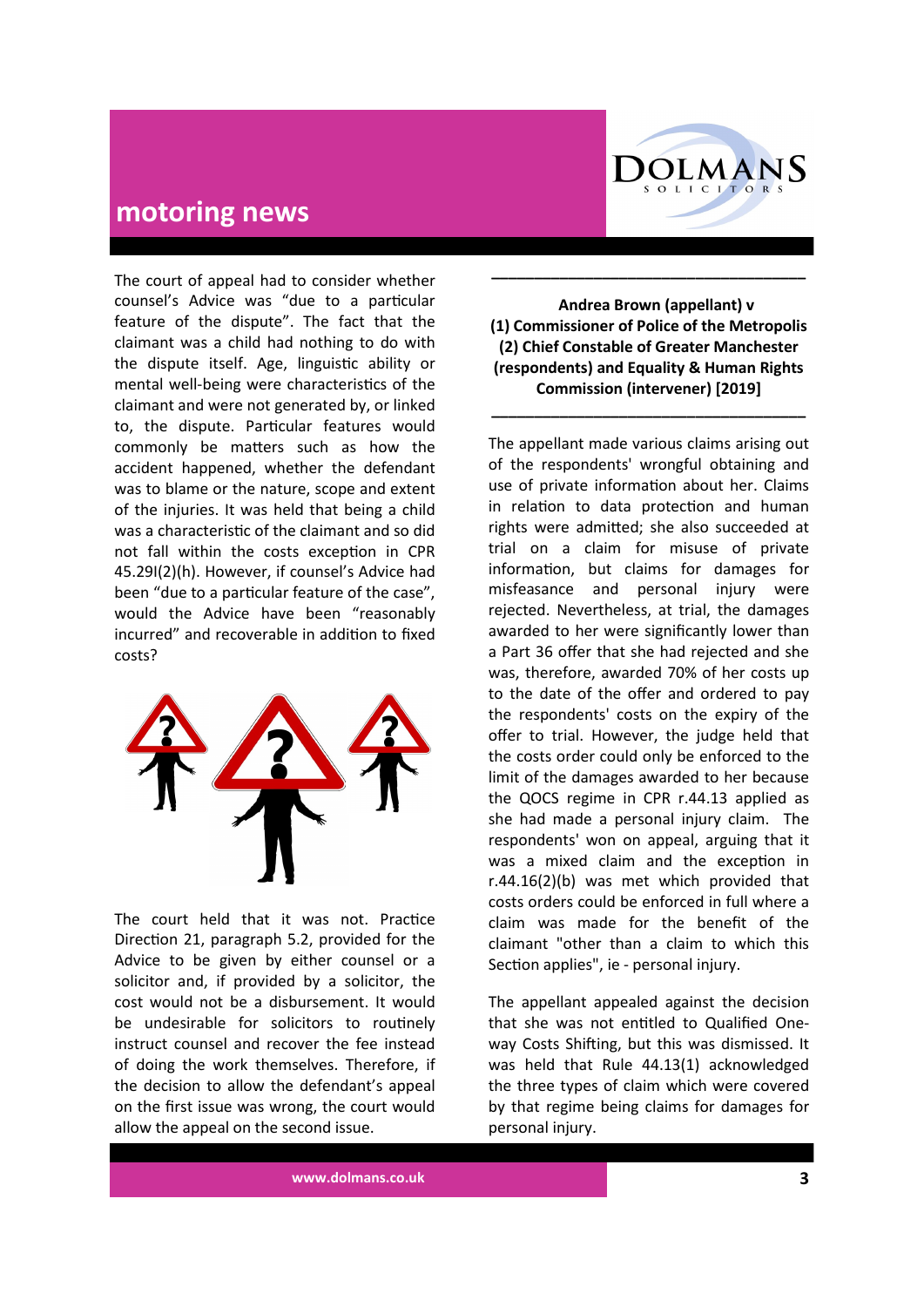

Therefore, if the proceedings also involved claims which were not claims for damages for personal injury, then the exception in r.44.16 (2)(b) would apply. However, it was suggested that if the whole of the proceedings could be fairly described as a personal injury case, then, unless there were exceptional features of the non-personal injury elements of the claim, the judge deciding costs would be expected to attempt to achieve a cost neutral result. The exception in r.44.16(2)(b) was designed to deal with the situation where a claim for damages for personal injury was only one of the claims being made in the proceedings. In those circumstances, the automatic nature of the QOCS protection fell away and it became a matter of the judge's discretion.

#### **Siu Lai Ho v Seyi Adelekun [2019] \_\_\_\_\_\_\_\_\_\_\_\_\_\_\_\_\_\_\_\_\_\_\_\_\_\_\_\_\_\_\_\_\_\_\_\_\_**

**\_\_\_\_\_\_\_\_\_\_\_\_\_\_\_\_\_\_\_\_\_\_\_\_\_\_\_\_\_\_\_\_\_\_\_\_\_**

A claim was issued in 2014 under the Pre-Action Protocol for Low Value Personal Injury Claims in Road Traffic Accidents. Liability was not admitted. The claim exited the Protocol and was allocated to the fast track. The claimant made an application to reallocate the claim to the multi-track. Shortly before the application was heard, the defendant made a Part 36 offer of £30,000 and agreed to the matter being reallocated. The offer letter stated that if the offer was accepted, the defendant would pay the claimant's costs in accordance with CPR 36.13, "such costs to be subject to detailed assessment if not agreed". The offer was accepted and the parties signed a Consent Order which included an agreement that the defendant would pay the claimant's "reasonable costs on the standard basis, to be subject to detailed assessment if not agreed".

The parties did not agree on costs. The defendant considered that the fixed costs regime under CPR 45 applied. The judge held that that regime did not apply and the defendant appealed.

The court of appeal held that the offer letter, properly construed, did not offer to pay conventional rather than fixed costs. The fact that the offer letter referred to CPR 36.13 instead of CPR 36.20 was of no great significance and a simple reference to the former was not sufficient to take the case out of the fixed costs regime. While the letter's reference to "detailed assessment" was not ideal, if the appellant had intended the fixed costs regime to apply, it was not wholly inapposite; the fixed costs regime did involve an assessment of some kind. The court also reiected the Claimant's submission that, notwithstanding the stay imposed following acceptance of the offer, the claim should be reallocated to the multi-track with a direction under CPR 46.13 to disapply the fixed costs regime with retrospective effect. The court advised that, in future cases, any defendant wishing to make a Part 36 offer on the basis that the fixed costs regime would apply would be well advised to refer the offer to CPR 36.20 and not CPR 36.13, and to omit any reference to the costs being "assessed" or assessment "on the standard basis" in any offer letter or Consent Order drawn up.

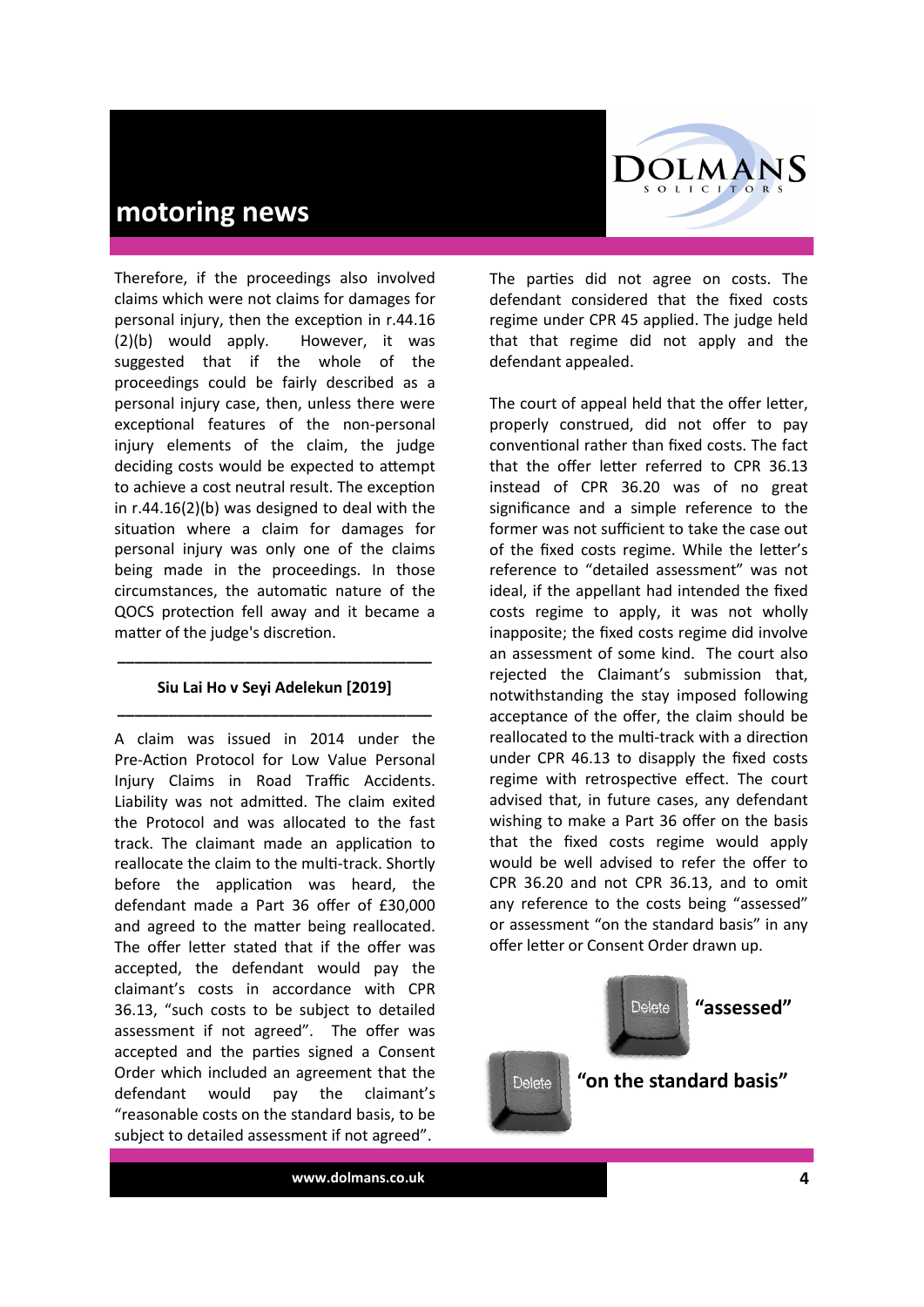

#### **Humayum Hussain v EUI Limited [2019] \_\_\_\_\_\_\_\_\_\_\_\_\_\_\_\_\_\_\_\_\_\_\_\_\_\_\_\_\_\_\_\_\_\_\_\_\_**

**\_\_\_\_\_\_\_\_\_\_\_\_\_\_\_\_\_\_\_\_\_\_\_\_\_\_\_\_\_\_\_\_\_\_\_\_\_**

The claimant was a self-employed taxi driver. He had been involved in an accident through no fault of his own and, therefore, brought a claim against the defendant insurer. His vehicle was damaged as a result of the accident, and, whilst it was being repaired, the claimant hired a replacement vehicle on credit terms at a cost of £6,596.50. The judge limited the claimant's hire charges to £423, being the loss of profit that he had avoided by hiring a replacement car, and considered that the claimant had not acted reasonably by hiring a car at a cost which equated to almost a full year's profit over an 18 day period. The claimant appealed against the decision, which was dismissed.



The court outlined the principles which applied to claims for financial losses suffered by self-employed drivers who hired replacement vehicles when their vehicles were off the road pending repair or replacement. The starting point is that a professional driver's vehicle is a profit earning chattel and that the true loss to the driver is the loss of profit suffered whilst the vehicle is reasonably off the road and undergoing repairs.

A claimant may decide to hire a replacement vehicle in order to continue with business and, like any other expense incurred, in a reasonable attempt to mitigate a loss, such hire costs being prima facie recoverable. If a claimant is successful in mitigating their loss by hiring a lower cost replacement vehicle than the loss of profit, the court will more than likely award the lower hire charges. The court also held that where a claimant acted reasonably in hiring a replacement vehicle at about the same cost as the avoided loss of profit, a claimant would not be held to the hypothetical loss of profit if it turned out to be a little lower. However, where the cost of hire significantly exceeded the avoided loss of profit, the court would ordinarily limit damages to the lost profit, but where the cost of hire significantly exceeded the avoided loss of profit, a claimant may still succeed in establishing that they acted reasonably if, for example, there was a need to retain important customers or contracts, there was a proven need for use of the vehicle for social and domestic purposes, or because the claimant simply could not afford not to work (in which case impecuniosity becomes relevant).

#### **\_\_\_\_\_\_\_\_\_\_\_\_\_\_\_\_\_\_\_\_\_\_\_\_\_\_\_\_\_\_\_\_\_\_\_\_\_ AIG Europe Limited v Mohammad Bilal [2019] \_\_\_\_\_\_\_\_\_\_\_\_\_\_\_\_\_\_\_\_\_\_\_\_\_\_\_\_\_\_\_\_\_\_\_\_\_**

Mr Bilal had brought a personal injury claim in 2014 against the driver of a BMW car insured by AIG Europe Limited. Mr Bilal alleged that the driver of the BMW had negligently driven into his Mercedes car. AIG Europe Limited put forward a defence, and, amongst other things, asserted that Mr Bilal had made false statements in his Claim Form and falsely stated that he did not know the driver of the BMW car.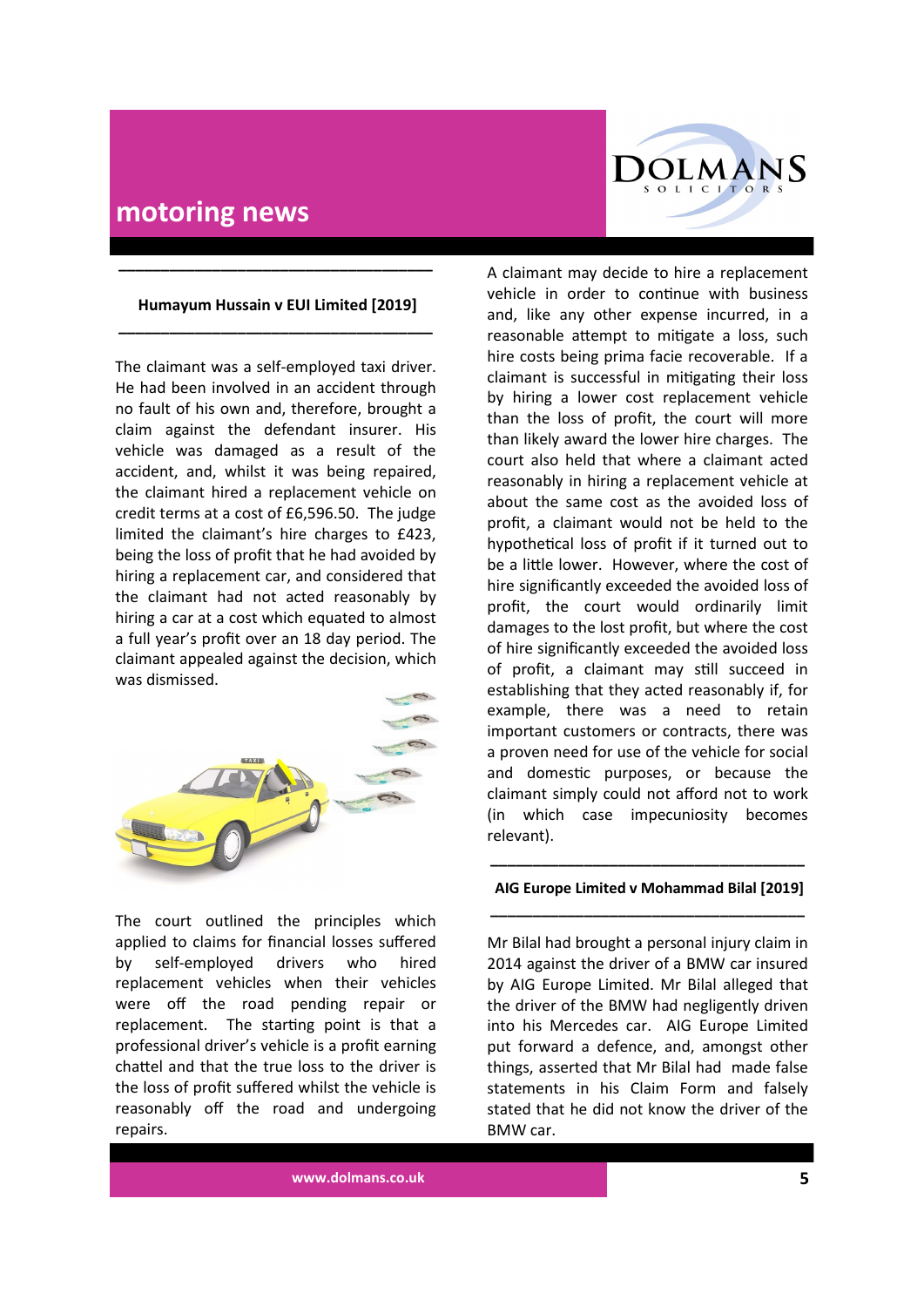

The claim was struck out in 2017, due to a failure to pay a hearing fee, but, before the claim was struck out, expert witness evidence had already been exchanged. The experts' concluded that Mr Bilal's car was stationary when it had been hit and not moving as he alleged. Interestingly, there was evidence to suggest that Mr Bilal, who was a lawyer, had actually handled the BMW driver's claim against AIG Europe Limited and had regular contact with him. In addition, there was evidence to show that Mr Bilal knew the person who had sold the BMW to the person driving it at the time of the accident and Mr Bilal also had a number of aliases and had used different names at different times.

AIG Europe Limited applied to commit Mr Bilal to prison for contempt of court arising out of a personal injury claim. It was held that the evidence provided by Mr Bilal about the speed of collision was inconsistent with the damage sustained, and the court was satisfied that the collision did not occur as had been alleged. Turning to the relationship between Mr Bilal and the driver of the BMW, the court confirmed there was a possible connection between them before the accident and a clear connection between them afterwards, which was not coincidental. Mr Bilal had lied when he denied using another name and there had been no genuine account of events. The court held that the BMW had deliberately driven into Mr Bilal for the purpose of making a fraudulent personal injury claim. Mr Bilal's statements had been false when he made them and he had no honest belief in them. The contempt of court was made out, as were the particulars of deceit, and Mr Bilal was sentenced to 8 months imprisonment.

#### **Mansur Haider v DSM Demolition Limited [2019]**

**\_\_\_\_\_\_\_\_\_\_\_\_\_\_\_\_\_\_\_\_\_\_\_\_\_\_\_\_\_\_\_\_\_\_\_\_\_**

**\_\_\_\_\_\_\_\_\_\_\_\_\_\_\_\_\_\_\_\_\_\_\_\_\_\_\_\_\_\_\_\_\_\_\_\_**

The defendant was driving directly behind the claimant in a line of traffic. The claimant's case was that he slowed down to accommodate a manoeuvre by a vehicle ahead, when the defendant, who was driving too fast, drove into the rear of his car. Over £30,000 was accrued in credit hire charges when the claimant claimed that impecuniosity prevented him from paying for a replacement vehicle whilst his was being repaired. The defendant alleged that the accident was not genuine and had been deliberately staged.



The defendant also alleged that the claimant had been fundamentally dishonest in failing to disclose that he had two credit cards and two bank accounts and, therefore, might have been able to organise replacement car hire without resorting to a credit hire arrangement. At trial, the judge found that the defendant's driving had not been negligent. He found that the claimant had overreacted to a manoeuvre ahead by overbraking, which left the defendant with no time to avoid the collision. No finding on the issue of fundamental dishonesty was made.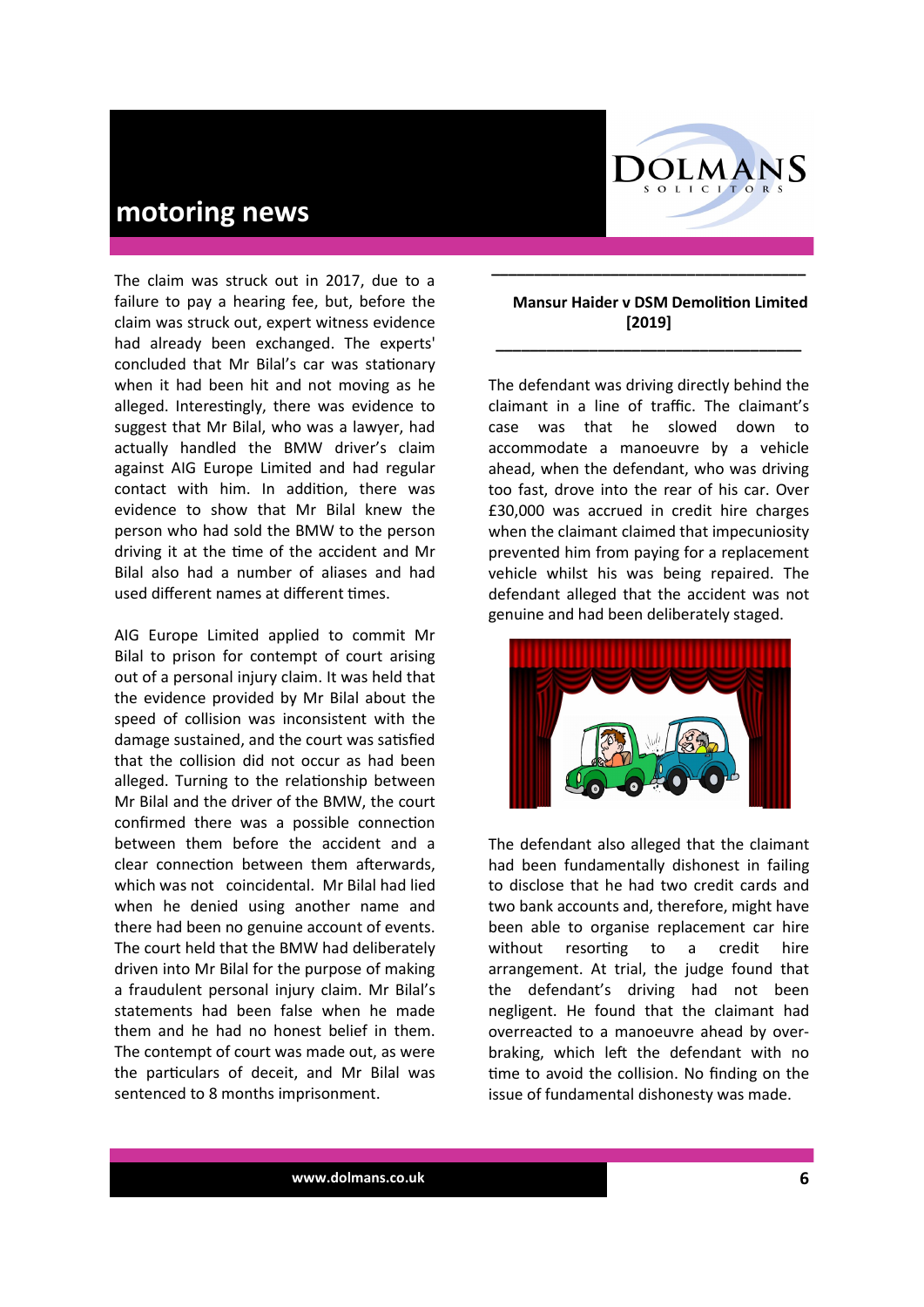

He ordered that the claimant should pay the defendant's costs, but did not disapply Qualified One-way Costs Shifting. The claimant appealed on the basis that the judge's conclusions were not adequately reasoned and the defendant sought permission to cross-appeal on the basis that the judge should have found fundamental dishonesty.

It was held that the trial judge's reasons, albeit brief, made it clear why he decided as he did, and they were, therefore, adequate. The trial had taken less than a day and the issues were ones that commonly arose in road traffic cases. The judge's reasons showed he was satisfied that the defendant was not driving too close or too fast at the point of collision. The judge's conclusion was supported by evidence and he was entitled to find that the claimant had failed to discharge the burden of proving that the defendant had been negligent. As for the defendant's crossapplication, although they had failed to serve their notice of cross-appeal on time, which was a serious and substantial breach of the rule, permission to cross-appeal was granted on the basis that it was in the interests of justice to extend time. It was held that the claimant had concealed the existence of highly material information that went to the heart of the claim and doing so was plainly dishonest. The only real inference was that the claimant had intentionally failed to make full disclosure, and that failure could only be labelled as fundamentally dishonest. As such, the claimant's appeal was dismissed and the defendant's cross-appeal was allowed.

#### **Samantha Mustard v (1) Jamie Flower (2) Stephen Flower (3) Direct Line Insurance [2019]**

**\_\_\_\_\_\_\_\_\_\_\_\_\_\_\_\_\_\_\_\_\_\_\_\_\_\_\_\_\_\_\_\_\_\_\_\_**

**\_\_\_\_\_\_\_\_\_\_\_\_\_\_\_\_\_\_\_\_\_\_\_\_\_\_\_\_\_\_\_\_\_\_\_\_\_**

It was claimed that the claimant had sustained a sub-arachnoid brain haemorrhage and a diffuse axonal brain injury which left her with cognitive and other deficits. However, there was a considerable difference of opinion between the parties' medical experts, with the defendants' experts opining that the claimant had suffered no, or only minor, brain injury. Whereas, the claimant's expert opined that she had suffered a serious brain injury with subtle manifestations.

The claimant recorded the examinations by the defendants' experts on a digital device. At times the recordings were covert, and, on other occasions, the agreement of the expert was sought. During the neuropsychological examination, the defendants' expert agreed to a recording of the clinical examination, but not of the tests. The defendants adduced evidence from the British Psychological Society (BPS) to show that the broadcasting of test materials was regulated for reasons relating to the continuing validity and effectiveness of the tests.



**www.dolmans.co.uk 7**